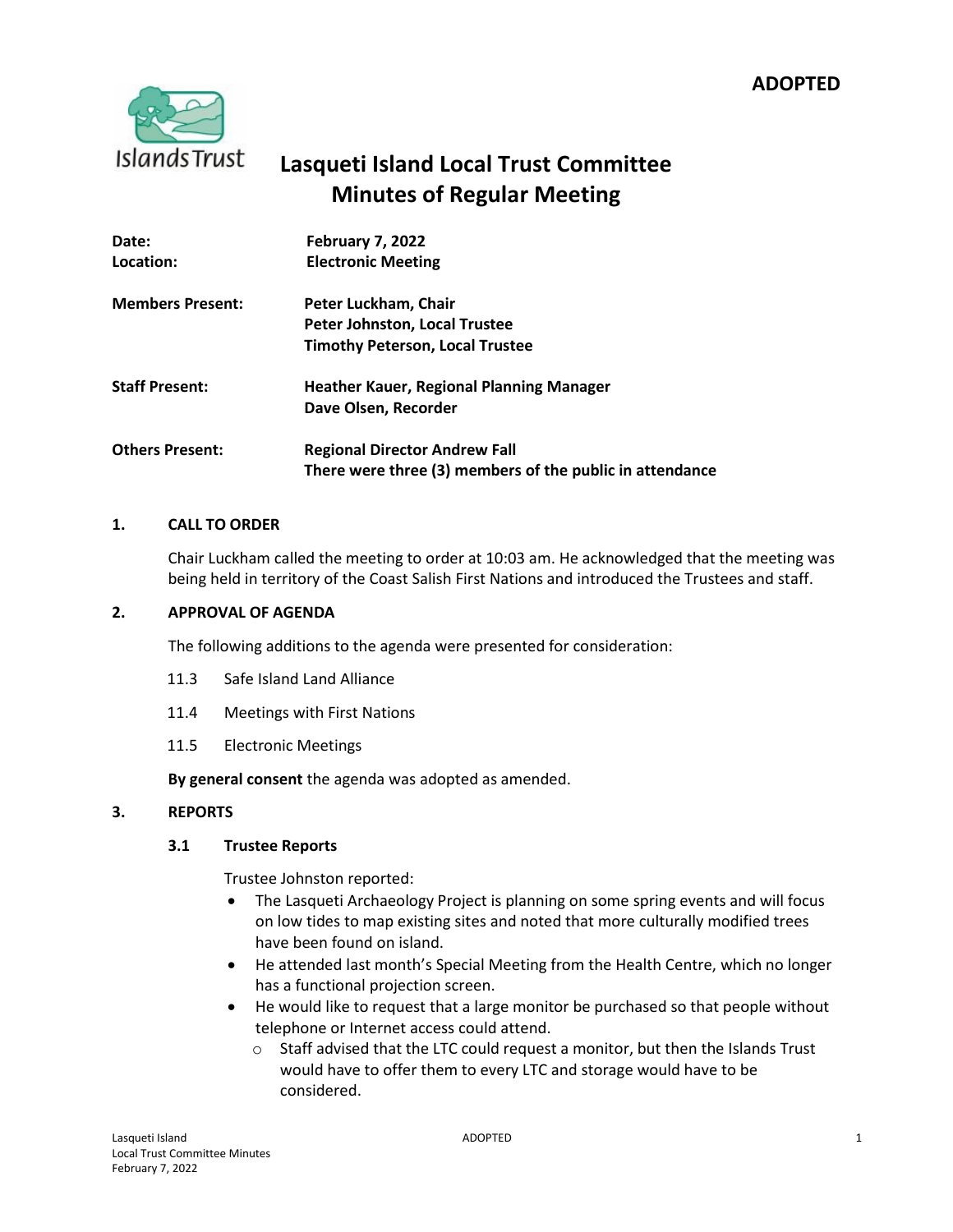- $\circ$  The Chair advised that the situation is in flux and speculated that the use of a screen could be added to the rental fee of the Health Centre.
- $\circ$  Staff noted that if two or more Trustees are attending remotely, then a staff person has to be present for the public to attend the meeting.
- o Trustees added:
	- That the Health Centre would not be the official location of the meeting; the official location would be Gabriola Island.
	- They are concerned about dropping a borrowed monitor.
	- They will advise the JFC to increase their rent in order to provide a screen, since Audio Visual equipment has not been officially part of the rental.

Trustee Peterson reported:

- That he is continuing to hear from the public that they would like us to get back to in-person meetings as soon as possible.
- He is also getting a lot of questions about Provincial water licensing requirements.
- He is registered for the Salish Sea Ecosystem Conference in April.
- He has many Islands Trust Committee meetings coming up.

# **3.2 Chair's Report**

The Chair reported:

- The Islands Trust budget for the next fiscal year is in the public consultation phase and will advance to Trust Council on March 8, 9 and 10 in Nanaimo.
- Expecting the governance review report soon to advise on how to improve on the Islands Trust Preserve and Protect mandate.
- The Guiding Principles document of Islands Trust is going out for extensive public consultation.

# **3.3 Electoral Area Director's Report**

Director Fall reported:

- Local postal service has been disrupted since the end of November; a temporary service is to begin today in the Health Centre with a temporary Postmaster.
- He acknowledged that over 10,000 kg of beach debris was cleaned up this past summer on Lasqueti and the surrounding islands.
- qathet Regional District (qRD) put forth a resolution to the province to ban the use of polystyrene in the Salish Sea.
- In November, the Vancouver Island Regional Library decided to eliminate all late fees, since the recovery of fines was found to be negligible.
- In January, he attended a Lasqueti ferry committee meeting and noted that ferry capacity is reduced when crewing levels are reduced.
- Regarding the Shoreline protection bylaw item in today's agenda package, he hopes that the qRD mapping results will be available soon.

# **4. TOWN HALL**

A member of the public spoke as a representative of the Lasqueti Cannabis Corporation, which is now at the point of building on island. She was informed this week that they did not have an electrical permit, which was quickly rectified. In the course of that discussion, an Islands Trust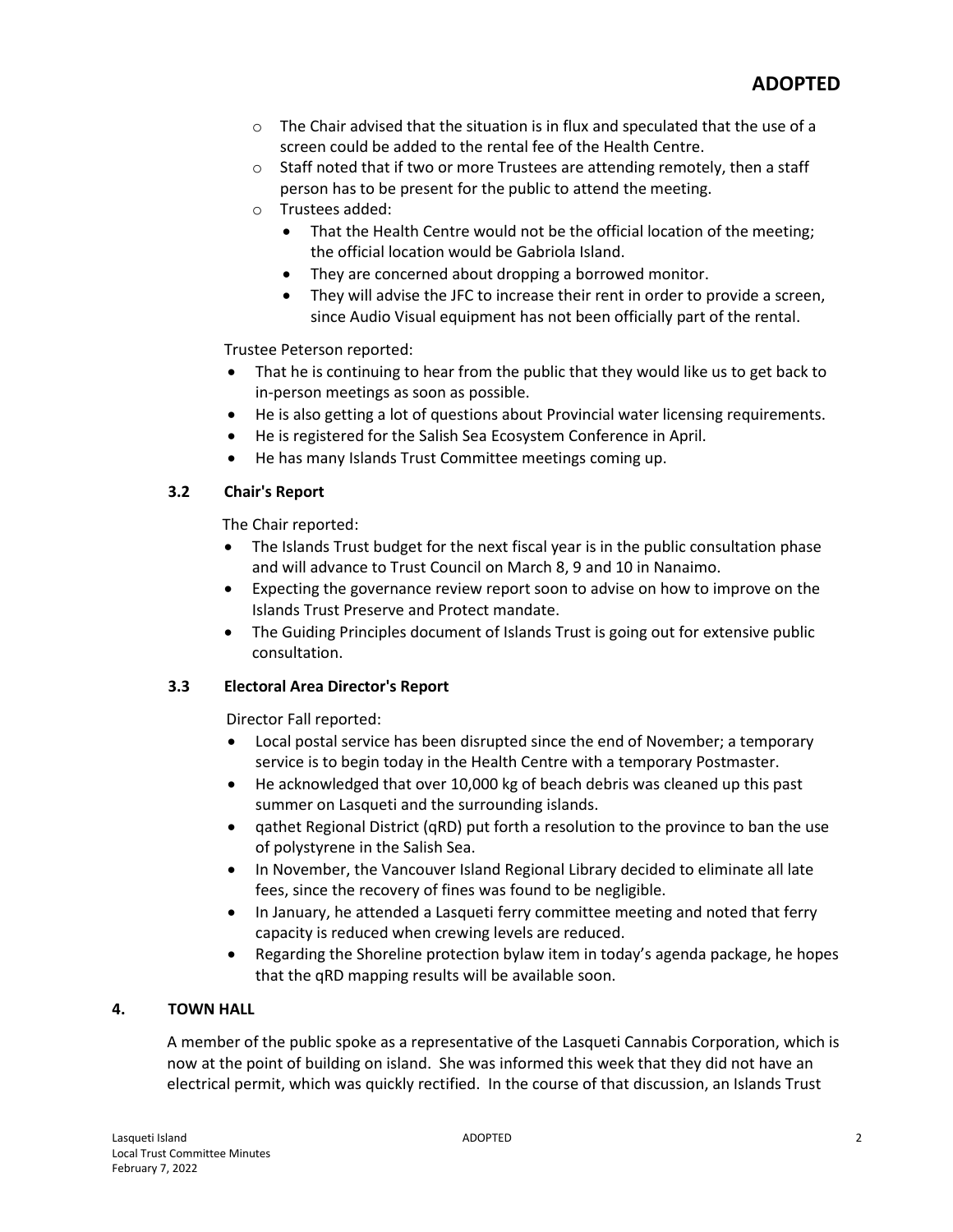(IT) Bylaw Officer, Warren Dingman, informed her that the language she used, "grandfathered in," is racist.

She asked for two things from LTC:

- 1. We all have grandfathers and our fight against colonialism is largely that they took away what our grandfathers did. She wants to know if that term is appropriate so that people do not go away feeling like they are being called a racist.
- 2. She also wants IT to restate that they are aware of this facility; her corporation has spent about a million dollars and it is disconcerting to be told that the IT will decide if it is legal.

The Chair advised that legal, non-conforming is a better term to use than grandfathering and thanked the speaker for bringing the racist aspects of that term to our attention. If an activity was legal at one time and the bylaw changes, the activity remains legal.

Staff advised that they could ask them to demonstrate activity before the bylaw change.

Trustees added the following:

- Bylaw enforcement does decide whether to send the enforcement to the LTC, which then decides whether or not to send it to the Executive Committee, which ultimately makes the decision to take court action or not.
- Previous Trustees wrote a letter of support for this project.

A member of the public addressed the LTC and the following was noted:

- Regarding the grandfather definition, the definition used in Louisiana in the 1800s is not relevant to Lasqueti.
- By averaging the cost for processing fees in the fee bylaw does not seem fair if our costs go up and Salt Spring's go down; our fees should reflect our lower cost.
- Strong objection to this move to electronic meetings; it is isolating the LTC from the public and there is a near unanimous outcry against this. Even people that do not attend meetings are against it.
- The requirement to have information preapproved is a tool of dictatorships; the Chair can always cut people off if something inappropriate is said.
- Ministry of Agriculture (MoA) held an inter-departmental meeting; according to that meeting, the sheep on Lasqueti are considered "escaped domestic sheep", they must be specifically designated as feral and that has not been done.
- "Exotic" is another term that the MoA has defined and which is not appropriate for the sheep on Lasqueti. They are neither feral nor exotic and these terms should not be used in our OCP.
- Staff announced that this meeting had been changed, from an in-person meeting to an electronic meeting and that the time was changed from 11am to 10am, three working days before the meeting; the LTC voted to authorize these changes two working days before this meeting.
- He questioned whether this meeting was lawfully convened.

The Chair acknowledged the question and asked staff to respond.

Staff advised that the Meeting Procedures Bylaw had to be adopted prior to the meeting and that there is no requirement for posting meeting information in advance of meetings.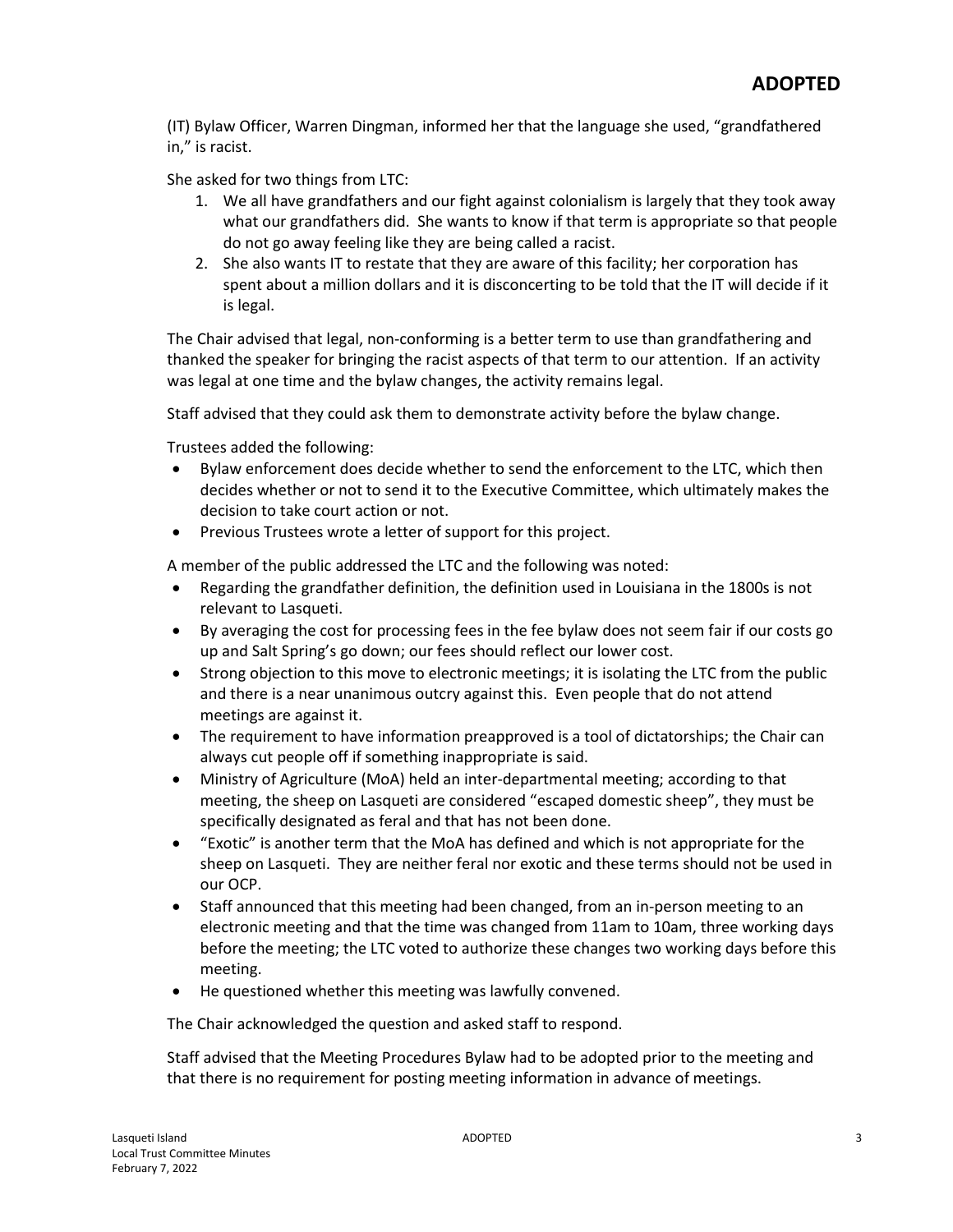The Chair stated that the meeting is in process and will continue.

Trustees noted that anyone who goes to the Health Centre has reason to complain and that some folks may have missed the first part of the meeting.

#### **5. MINUTES**

#### **5.1 Local Trust Committee Minutes dated October 4, 2021 - for adoption**

By **general consent**, the minutes of the Lasqueti Local Trust Committee Meeting of October 4, 2021 were adopted.

#### **5.2 Local Trust Committee Special Meeting Minutes dated January 20, 2022 - for adoption**

By **general consent**, the minutes of the Lasqueti Local Trust Committee Meeting of January 20, 2022 were adopted.

#### **5.3 Section 26 Resolutions-Without-Meeting Report dated January 31, 2022**

Received.

#### **5.4 Advisory Planning Commission Minutes dated July 27, 2021 - for receipt**

Received.

The Chair thanked Susan Morrison for her work on the APC.

#### **6. BUSINESS ARISING FROM MINUTES**

#### **6.1 Follow-up Action List dated January 31, 2022**

Trustees queried staff and the following was noted:

- Is there any update regarding "4. Staff to review FLNRORD's comments and get SIPAs comments on Crown Lands and reconciliation regarding the OCP bylaw No. 98"?
- Trustees have not received anything from FLNRORD.
- The public wishes to keep these policies in the Official Community Plan.
- Can we ask Director Marlor to attend the next meeting and explain FLNRORD's position?

Staff can make this request without a motion.

# **6.2 Model Fees Bylaw Update - Staff Report**

Staff introduced the item and noted that they were asked to draft this model fees bylaw.

The Chair noted that one of the speakers during Town Hall rejected the Development Permit Area (DPA) idea.

Staff noted that this would be a placeholder; a future LTC could create them at a later date.

Trustees responded and the following was noted:

To have a fee for something suggests that it will be created.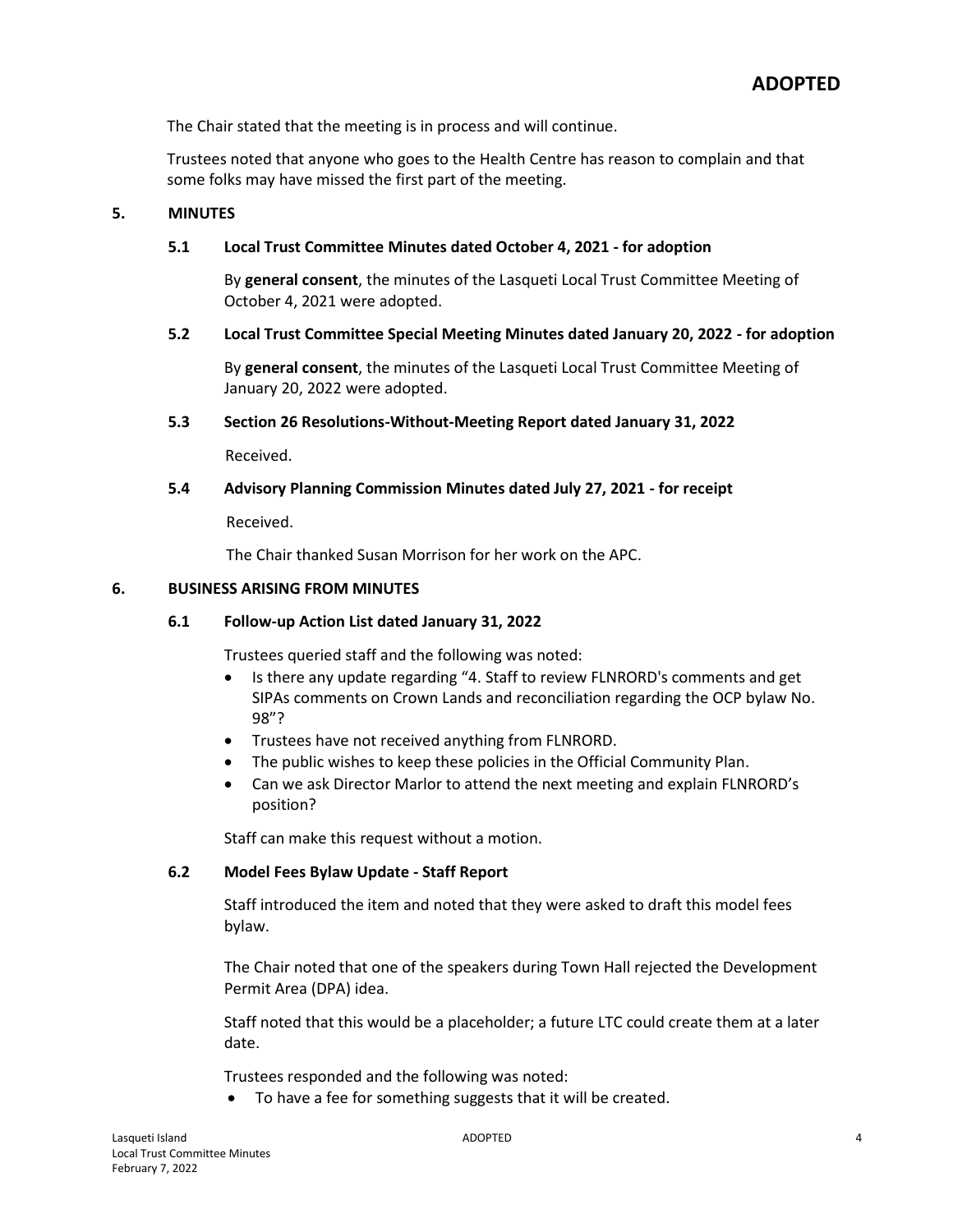- There have been two attempts in the past to create DPAs.
- There was a huge swell of opposition from the public.
- What is the difference between Development Variance Permits (DVP) and DPAs?
- Regarding Permit #13, related to applications with community benefit, a fee of \$1,000 seems high, because the fee can only be adjusted by 20%.
- Are there any actuals that we can access to make available to the public? o Staff: yes

Staff responded and the following was noted:

- $\circ$  A copy of the bylaw is not included in the agenda package because only the fees were being brought forward for adjustment.
- o DPAs and DVPs are different; DVPs do not have anything to do with DPAs. DVPs are related to zoning.
- $\circ$  It does make sense to remove #17 and #18 because without DPAs they are not relevant.
- o Other LTCs have removed #13 and staff recommends removing it.

Trustees noted the following:

- If #13 was removed, then all projects would fall into #12, which has even higher fees instead of making the fee lower.
- This needs to be deferred to another meeting.
- We want to see the actual costs of processing applications for Lasqueti before making any changes.

Staff advised:

- o That there is not good data for the actual cost of processing applications.
- $\circ$  Staff collected that data for three months last year but that is the only data available.
- o That the word "average" reflects the actual cost of processing applications.
- $\circ$  This is an attempt to move more of the cost from the general taxpayer to the applicant.

# **LA-2022-008**

# **It was MOVED and SECONDED,**

that the Lasqueti Island Local Trust Committee request staff to remove from Table 2 of Bylaw 99, Items 1-8 and items 17 and 18 and to bring a report back to our next meeting.

# **CARRIED**

# **7. APPLICATIONS, REFERRALS AND BYLAWS**

# **7.1 Gambier Island Local Trust Committee Request for Referral Response - Bylaw Nos. 153 and 154 - for decision**

Staff explained that the Gabriola LTC is proposing to adopt a Shoreline Development Permit Area.

# **LA-2022-009**

# **It was MOVED and SECONDED,**

that the Lasqueti Island Local Trust Committee advised that their interests are not affected by this bylaw.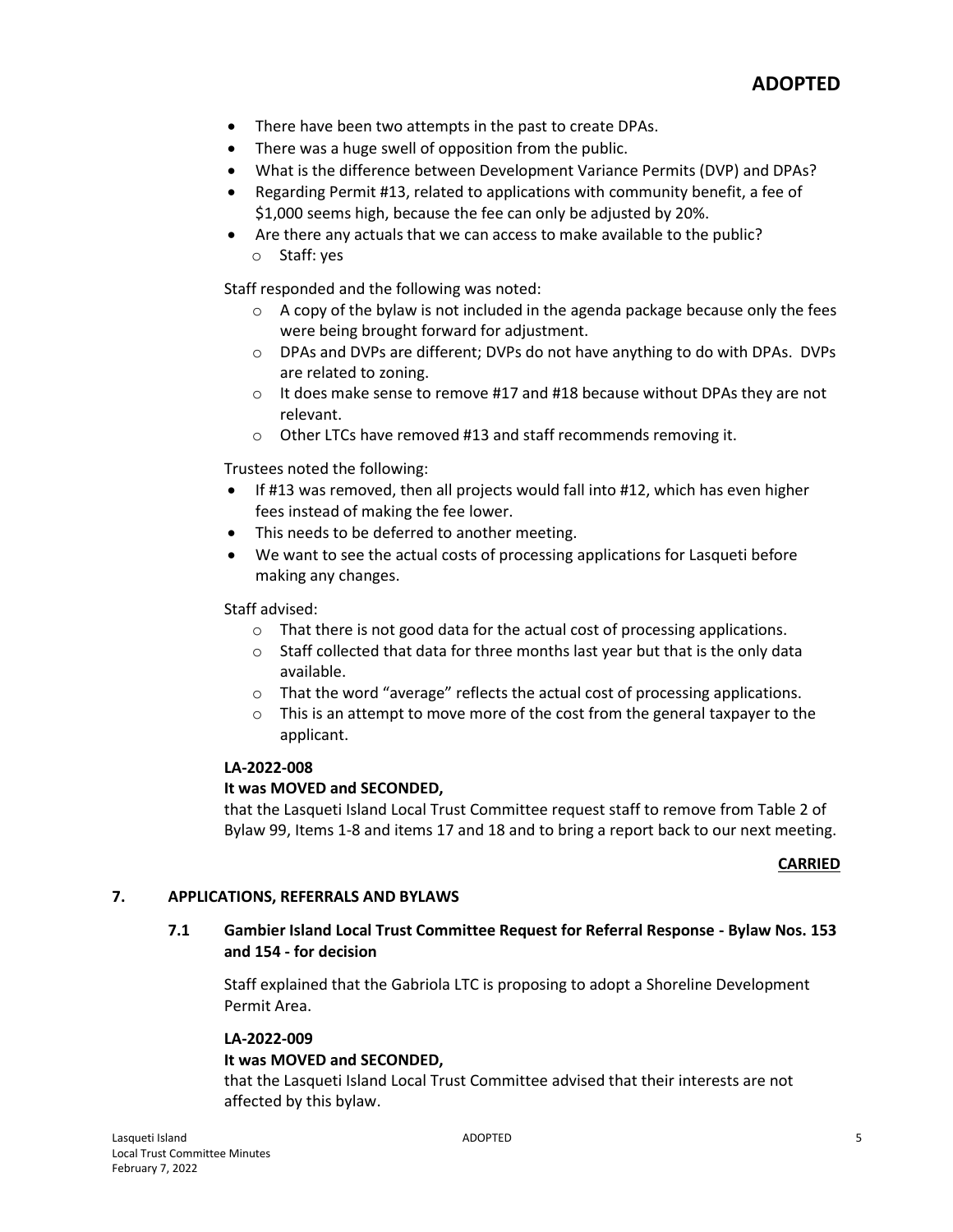# **ADOPTED**

# **CARRIED**

#### **The Chair recessed the meeting at 11:54am and reconvened the meeting at 12:32pm.**

Staff introduced the item and the following was noted:

- o The application does not meet the minimum requirements as outlined in the *Local Government Act* and the Lasqueti Island Land Use Bylaw.
- o Staff recommends waiving this minimum requirement.

Trustees suggested that they expand the 10m access to the 20m minimum.

Rachel Hamling, speaking on behalf of the applicant, advised that they could flare out the frontage to accommodate the minimum.

The Chair noted that the LTC would still be required to waive the minimum requirement of 10%.

Staff advised that they could work with the applicant to revise the application and suggested that the LTC make a motion to waive this requirement today.

#### **LA-2022-010**

#### **It was MOVED and SECONDED,**

that the Lasqueti Island Local Trust Committee waive the 10% highway frontage requirement, but retain the minimum 20 metre highway frontage requirement.

#### **CARRIED**

#### **8. LOCAL TRUST COMMITTEE PROJECTS**

# **8.1 Lasqueti Island Official Community Plan (OCP) Comprehensive Review - Proposed Bylaw No. 98 – Memorandum**

Staff introduced the item and the following was noted:

- o Snaw-na-as First Nation requested that the LTC not move forward with the OCP until a meeting was held with them.
- o There has been no response to our letter asking for a date to meet.
- $\circ$  The staff report memo outlines the comments that we have received with recommendations from staff.
- o "Neutral" means that staff has no objection to the recommendation.
- $\circ$  Some recommendations are considered problematic if the document is updated in the recommended way.
- o Staff does not expect the LTC to make any motions today.

The Chair advised that he is content to receive the report and wait for a meeting.

Trustees continued the discussion and the following was noted:

- How important is it to finish the OCP Review before the end of this term?
- Would like to spend time to get this as good as it can be before the next term.
- Would like to move forward but there are new factors that we had not expected.
- Important to get it right rather than to get it done by a specific date.
- Noted that the numbering system has change and that it would be better if we all have the same numbering system.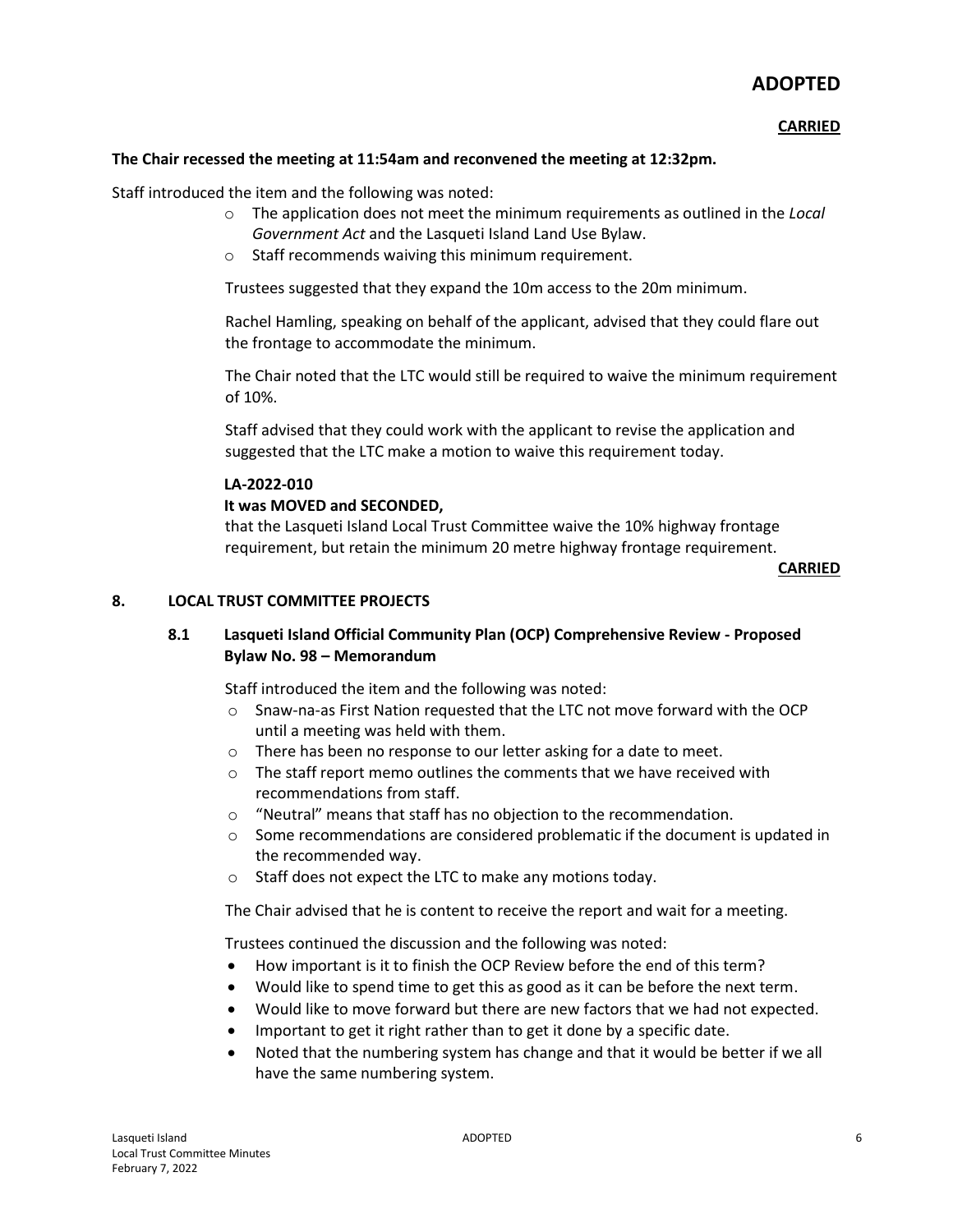Staff advised that second reading was given to a previous version and that the current version will be made more available.

# **9. DELEGATIONS - none**

#### **10. CORRESPONDENCE**

The Chair recognized that there was late correspondence received after the deadline.

Trustees noted the following:

- That the agenda package directs the reader to the webpage for correspondence but it does not seem to appear there.
- All correspondence is not easily available.
- Much of the correspondence is not related to applications and projects.
- A chronological ordering of correspondence would be appropriate.
- Would like to ask staff to set up a correspondence page so that it is available to everyone.

Staff advised that correspondence related to applications and projects is posted, but correspondence beyond that is not done due to staffing and website capacity limits. Correspondence is included in agenda packages so in that way it is posted to the website.

The Chair noted that there is room for improvement but it would need to go all the way up the chain and may be in progress. He also noted that the complexity is significant.

# **11. NEW BUSINESS**

# **11.1 Natural Area Protection Tax Exemption Program (NAPTEP) - Livingstone Forest NAPTEP Covenant - Information Item – Memorandum**

Received.

# **11.2 Shoreline Protection Model Bylaw Report - Briefing - for information**

The Chair advised that this came from Trust Council and is received for information.

#### **11.3 Safe Island Land Alliance**

Trustee Johnston introduced the item and the following was noted:

- He has a concern that the land was listed as 160.8 acres and that the minimum land requirement per residence is 10 acres, but he has since learned that the developer now wishes to put 17 dwellings on the property.
- The conversion to metric changed the minimum to 4 hectares, which is less than 10 acres.
- He would like to revert the bylaw back to a full 10 acres.

Staff responded and the following was noted:

- o Advised that the number of residences allowed for that parcel is 17.
- $\circ$  She believes there is a misunderstanding about the amount of land available there, but does not have the information regarding how much land is involved.

Trustees noted that it is the conversion to hectares, which allows this development to have 17 dwellings and that they would like to amend the LUB to accurately reflect what all discussions in the community are based on, which is 10 acres or 4.2 ha.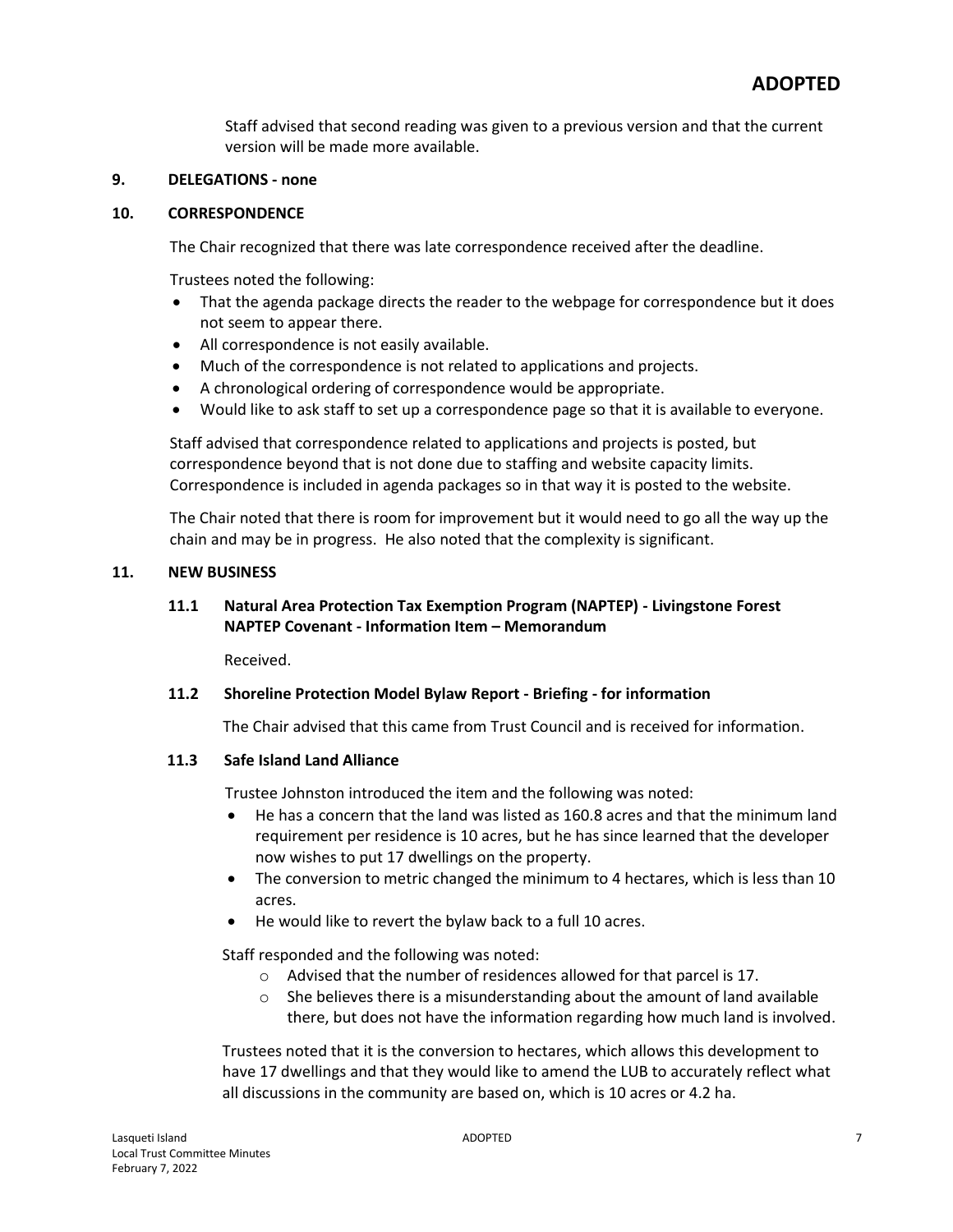# **11.4 Meeting with First Nations**

Trustee Johnston introduced this item and the following was noted:

- A Tla'amin Hegus requested a meeting with us over a year ago.
- The K'omoks First Nation has asked to meet with us.
- The Snaw-na-as First Nation sent us a letter in September but our first reply was not sent until December.
- He is worried that our responses are not timely.

Staff responded and the following was noted:

- o The K'omoks request was responded to quickly, but she understands that the K'omoks First Nation's capacity is limited.
- o A recent email exchange indicated that their request for a meeting has been withdrawn.
- o Noted that Lisa Wilcox, Senior Intergovernmental Policy Advisor, has more work than she has capacity.
- o We do not know when the Snaw-na-as First Nation will be able to respond.
- o Lisa Wilcox is also dealing with the Tla'amin request.

The Chair noted that we are making good progress.

# **11.5 Electronic Meeting Equipment**

The Chair advised that the IT does not want to move to all electronic meetings. Health measures prevent us from doing this. We need to deliver service homogenously across the Trust area.

# **12. REPORTS**

# **12.1 Trust Conservancy Report dated November 23, 2021**

Received.

# **12.2 Applications Report dated January 31, 2022**

Received.

# **12.3 Trustee and Local Expense Report dated December, 2021**

Received.

**12.4 Adopted Policies and Standing Resolutions**

Received.

# **12.5 Local Trust Committee Webpage**

Received.

# **13. WORK PROGRAM**

# **13.1 Top Priorities Report dated January 31, 2022**

Received.

# **13.2 Projects List Report dated January 31, 2022**